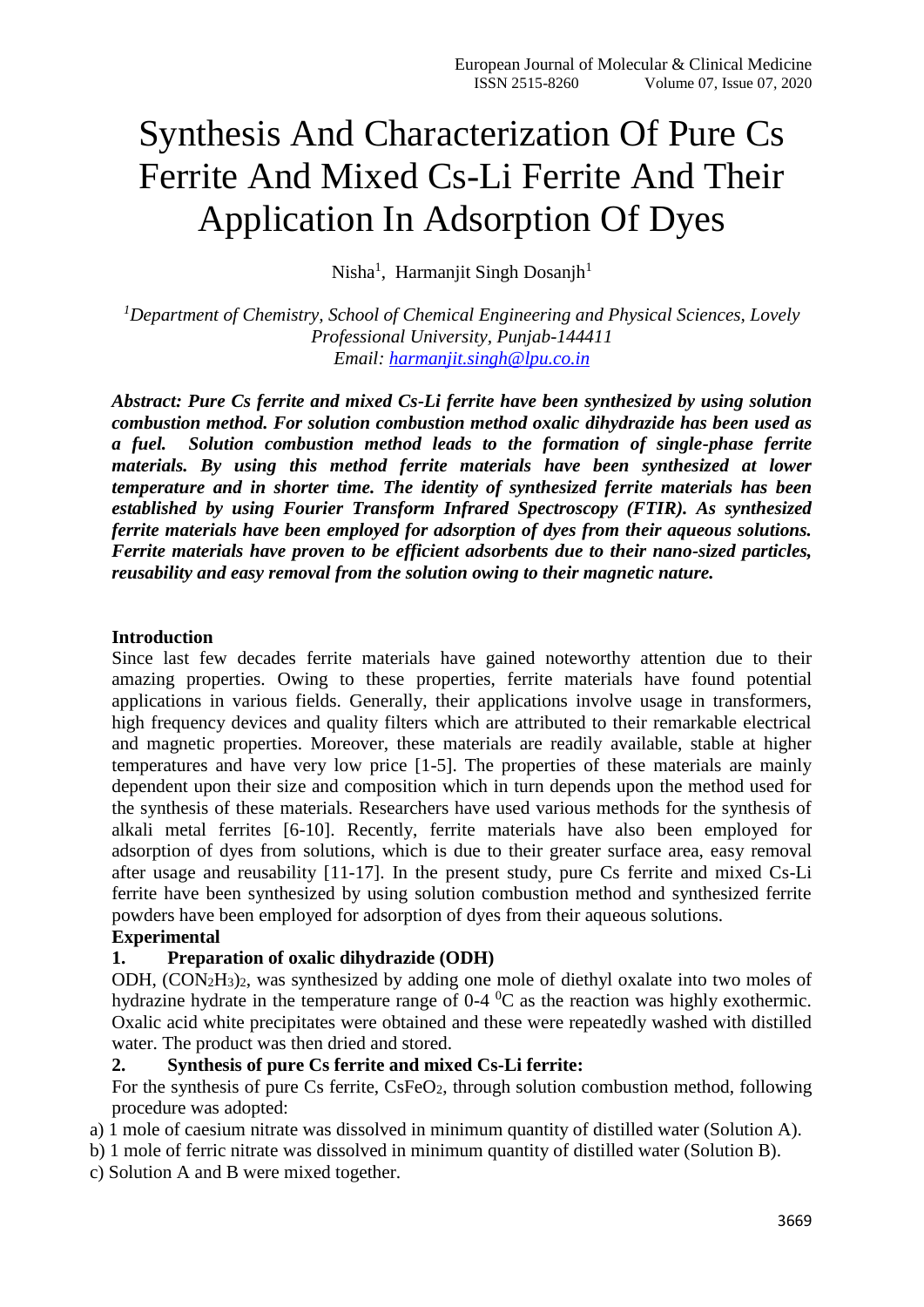- d) ODH (2 moles) was added in above solution very slowly and with proper stirring as the reaction is very exothermic.
- e) After complete addition of ODH, viscous solution then obtained was concentrated on water bath.
- f) The concentrate was then subjected to heating in a muffle furnace by gradually increasing the temperature (step by step) up to  $600^{\circ}$ C. Brown coloured product was obtained and this was grinded further by using mortar and pestle to obtain fine powder.

Following reaction was involved in the synthesis of caesium ferrite.

 $Fe(NO<sub>3</sub>)<sub>3</sub>.9H<sub>2</sub>O + CsNO<sub>3</sub> + 2C<sub>2</sub>H<sub>6</sub>N<sub>4</sub>O<sub>2</sub> \rightarrow CsFeO<sub>2</sub> + 4CO<sub>2</sub> (g) + 6N<sub>2</sub> (g) +15H<sub>2</sub>O$ 

Mixed Cesium-Lithium ferrite  $(Cs_0, \overline{L}i_0, \overline{FeO_2})$  and  $(Cs_0, \overline{L}i_0, \overline{FeO_2})$  were synthesized by solution combustion method by following the same steps.

$$
^{1}\!\!2 \text{ LiNO}_3 + \text{Fe}(\text{NO}_3)_3.9\text{H}_2\text{O} + 2\text{C}_2\text{H}_6\text{N}_4\text{O}_2 + ^{1}\!\!2\text{CsNO}_3 \rightarrow \text{Cs}_{0.5}\text{Li}_{0.5}\text{FeO}_2 + 4\text{CO}_2\text{ (g)} + 6\text{N}_2\text{ (g)} + ^{1}\!\!3\text{H}_2\text{O}
$$

$$
0.7 LiNO3 + Fe(NO3)3.9H2O + 2C2H6N4O2 + 0.3CsNO3 \rightarrow C80.3Li0.7FeO2+ 4CO2 (g)+6N2 (g)+ 15H2O
$$

Identity of synthesized ferrite materials was established by recording infrared spectrum with FTIR-8400S spectrometer (Shimadzu), in the range of 4000-400 cm<sup>-1</sup> using KBr pallets as reference.

#### **3. Adsorption of dyes from aqueous solutions**

The synthesized ferrite materials in powdered form have been used for adsorption of dyes (crystal violet and methylene blue) from their aqueous solutions and studies have been reported by using Shimadzu UV-Visible spectrophotometer. Adsorption studies have been carried out for varying concentration (ppm) of dye solutions and for change in pH of solution.

### **Results and Discussion**

Infrared spectra of ferrite materials are shown in Figure 1-3, which show characteristic absorption bands due to Metal-Oxygen bonding in these materials [18-20].

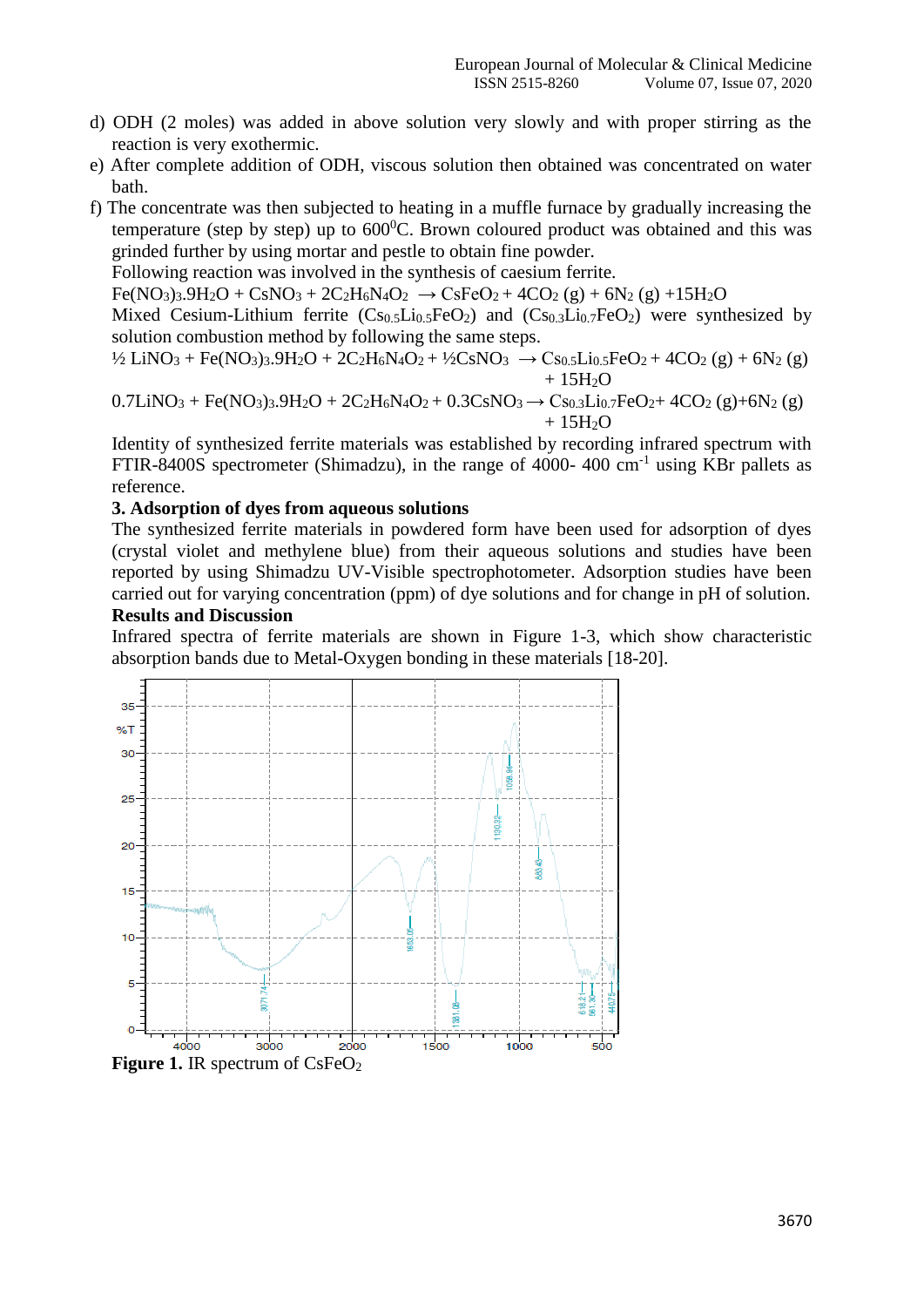

## **Adsorption of different dyes using ferrite materials and effect of dye concentration: A) Dye: Crystal Violet**

### **λmax: 590 nm**

**Table:1** Adsorption of crystal violet dye with ferrite materials.

| Concentration of Absorbance   |         | Absorbance | Absorbance                                |
|-------------------------------|---------|------------|-------------------------------------------|
| $\vert$ No. $\vert$ dye (ppm) | (blank) |            | (with $CsFeO2$ ) (with $Cs0.5Li0.5FeO2$ ) |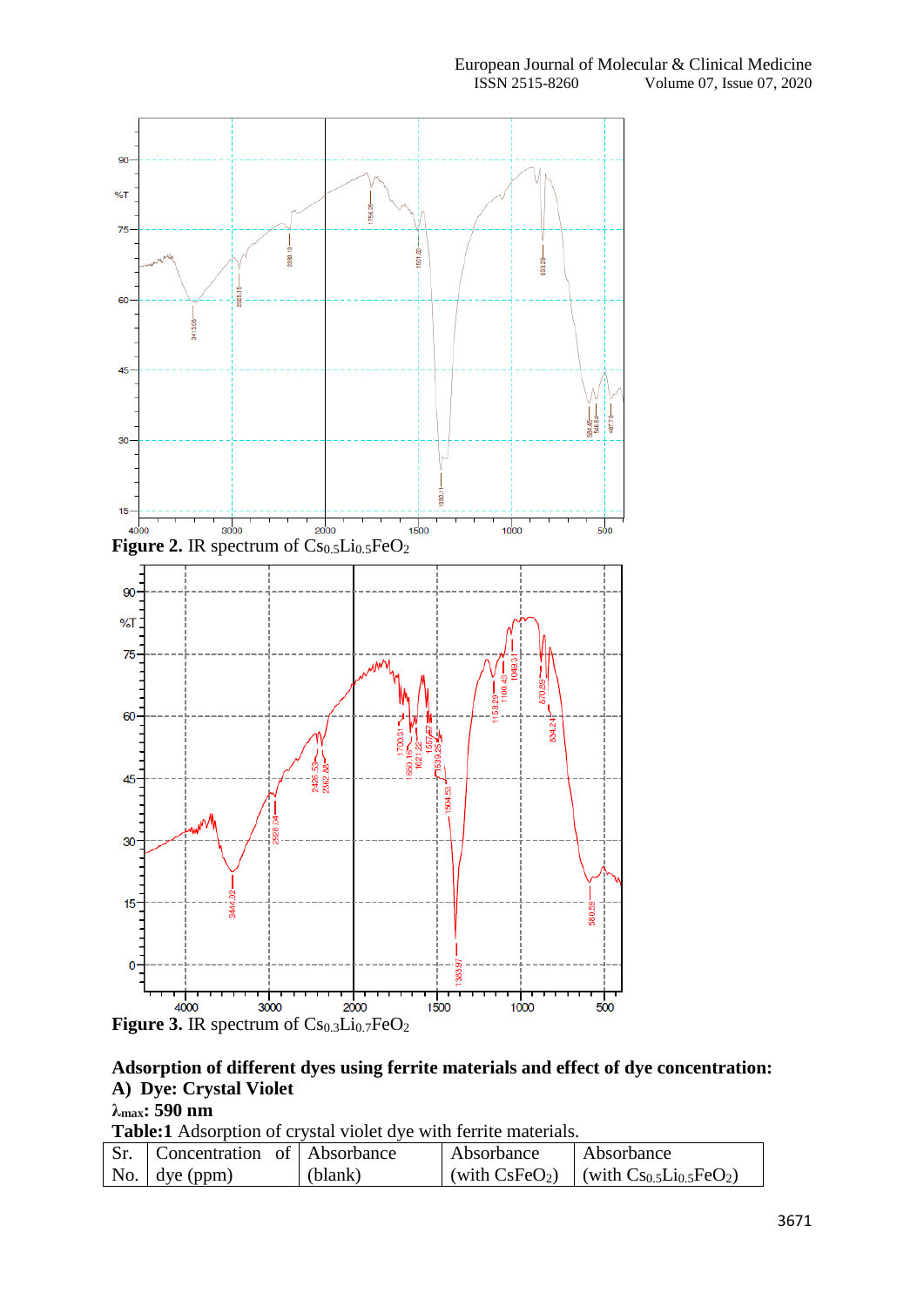|   | $\Omega$<br>ιv | .683  | 0.083 | 0.188 |
|---|----------------|-------|-------|-------|
| ∼ | 20             | 2.845 | 0.116 | 0.455 |
| ັ | 50             | 3.098 | 2.138 | 0.857 |



**Figure 4.** UV-Visible spectrum for adsorption of 10 ppm CV dye with  $Cs<sub>0.5</sub>Li<sub>0.5</sub>FeO<sub>2</sub>$ 



**Figure 5.** UV-Visible spectrum for adsorption of 20 ppm CV dye with Cs<sub>0.5</sub>Li<sub>0.5</sub>FeO<sub>2</sub>

### **B) Dye: Methylene Blue**

### **λmax: 665 nm**

**Table:2** Adsorption of methylene blue dye with ferrite materials.

| Concentration of Absorbance |         | Absorbance | Absorbance                                |
|-----------------------------|---------|------------|-------------------------------------------|
| No. $\vert$ dye (ppm)       | (blank) |            | (with $CsFeO2$ ) (with $Cs0.5Li0.5FeO2$ ) |
| 50                          | 3.519   | 1.497      | 3.25                                      |

### **Effect of pH on adsorption of crystal violet dye**

**Table:3** Effect of pH on adsorption of crystal violet dye by ferrite materials

| Sr.            | pH       | of Absorbance | Absorbance       | Absorbance                     |
|----------------|----------|---------------|------------------|--------------------------------|
| No.            | solution | (blank)       | (with $CsFeO2$ ) | (with $Cs_{0.5}Li_{0.5}FeO2$ ) |
|                | 4        | 3.059         | 1.892            | 1.106                          |
| 2              |          | 3.062         | 1.083            | 0.852                          |
| 3              | 6        | 3.063         | 2.511            | 0.405                          |
| $\overline{4}$ |          | 3.088         | 0.925            | 0.582                          |
| 5              | 8        | 3.061         | 0.804            | 0.326                          |
| 6              | 9        | 3.055         | 0.378            | 0.510                          |
|                | 10       | 2.591         | 0.434            | 0.619                          |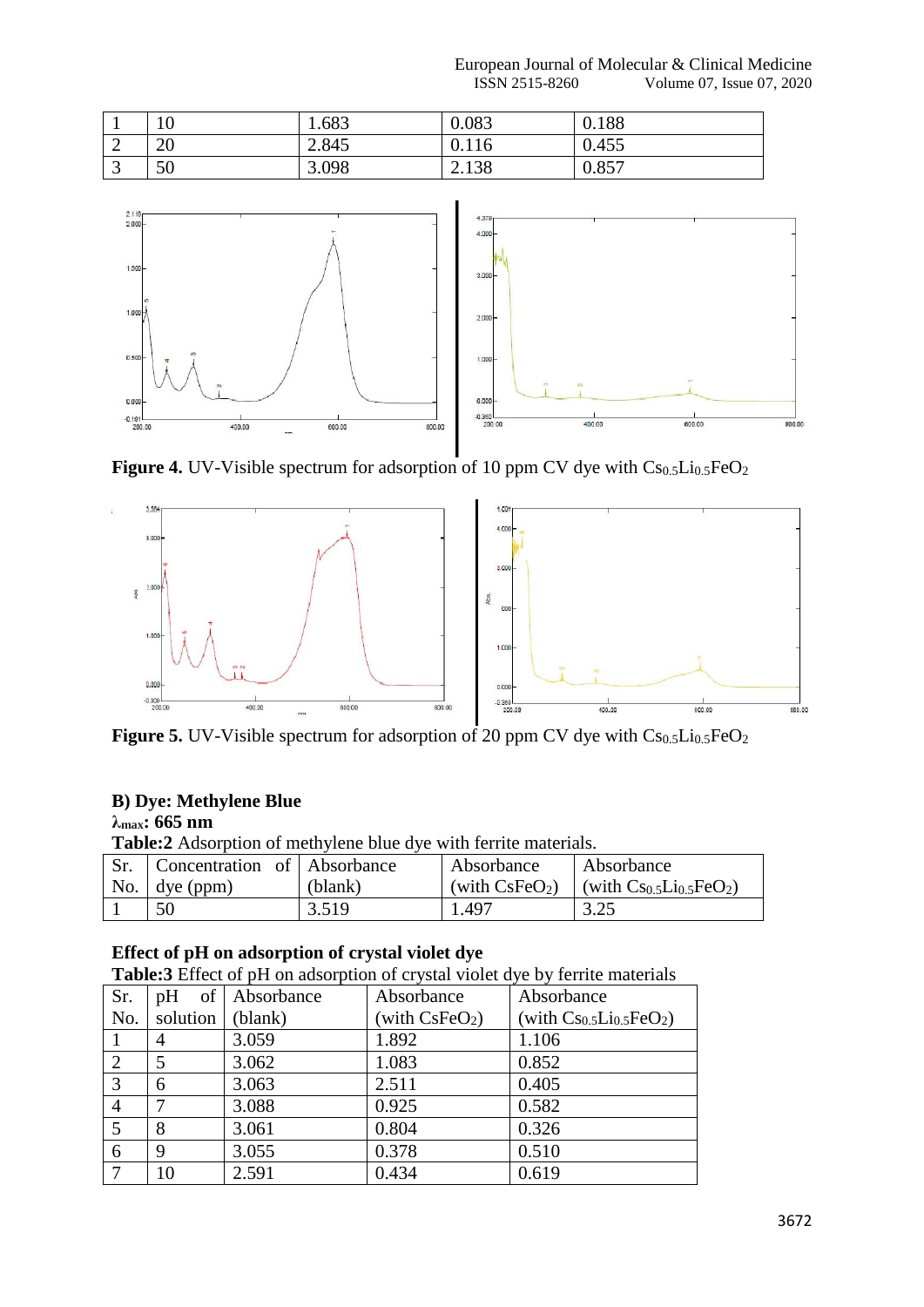

**Figure 6.** UV-Visible spectrum for adsorption of CV dye at varying pH with CsFeO<sub>2</sub> **Conclusion**

For the synthesis of ferrite materials, solution combustion method has proven to be an efficient technique. In this method, due to stoichiometric mixing and atomic scale mixing of reagents, single-phase nano sized ferrite materials can be synthesized at lower temperature and in shorter time. FT-IR studies have shown the presence of characteristic absorption peaks in ferrite structure due to Metal-Oxygen bonding vibrations. Synthesized ferrite materials have shown the adsorption properties regarding adsorption of crystal violet dye and methylene blue dye from their aqueous solutions. Adsorption properties of these ferrite materials have also shown a change due to change in concentration of dye solutions and pH of the solutions. These ferrite materials are acting as efficient adsorbent materials for dyes, which is attributed to their size, easy removal from solution and reusability.

### **References**

- 1. Q. Chen, P. Du, L. Jin, W. Weng and G. Han, "Percolative conductor/polymer composite films with significant dielectric properties", Appl. Phys. Lett., 91, (2007), 022912.
- 2. M. Sugimoto, "The past, present, and future of ferrites", J. Am. Ceram. Soc., 82 (2), (1999), 268-280.
- 3. M. A. Ali, M. M. Uddin, M. N. I. Khan, F. U. Z. Chowdhury and S. M. Haque, "Structural, morphological and electrical properties of Sn-substituted Ni-Zn ferrites synthesized by double sintering technique", J. Magn. Magn. Mater., 424, (2017), 148-154.
- 4. Mukherjee, R. (2020). Electrical, thermal and elastic properties of methylammonium lead bromide single crystal. Bulletin of Materials Science, *43*(1), 1-5.
- 5. Mukherjee, R., Lawes, G., & Nadgorny, B. (2014). Enhancement of high dielectric permittivity in CaCu3Ti4O12/RuO2 composites in the vicinity of the percolation threshold. Applied Physics Letters, *105*(7), 072901.
- 6. Trukhanov, S. V., Trukhanov, A. V., Salem, M. M., Trukhanova, E. L., Panina, L. V., Kostishyn, V. G., ... & Sivakov, V. (2018). Preparation and investigation of structure,